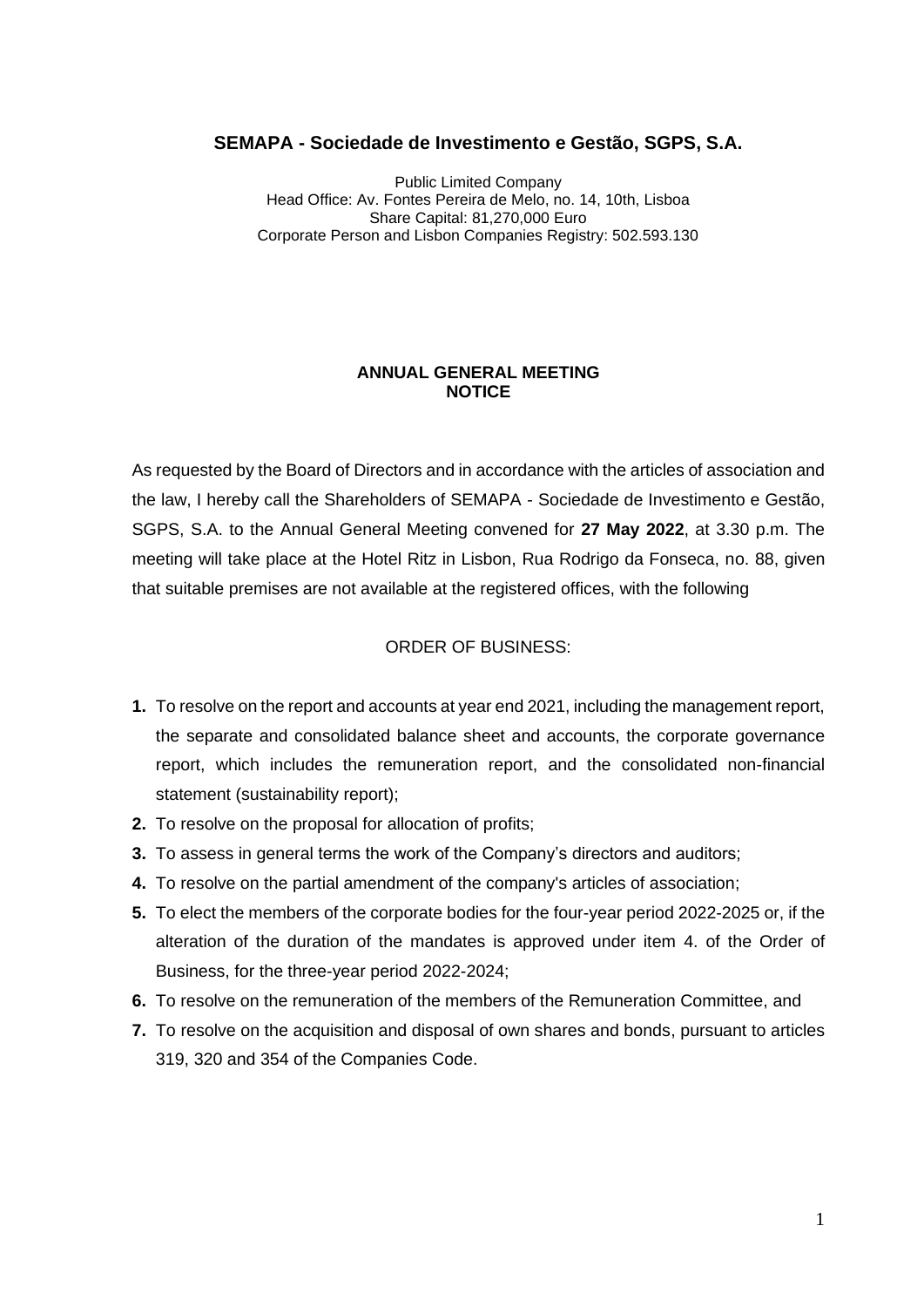# **I. Information**

As from the date of posting of this notice, the information required by law and detailed in Article 21-J of the Securities Code and Article 289 of the Companies Code, including the full text of the changes to the articles of association now being submitted, as well as the full wording of the articles of association in case such proposal is approved, and other documents and proposals to be submitted to the General Meeting, as known to the Company at this date, shall be available for consultation by the shareholders at the registered offices, on the Company's website (www.semapa.pt) and on the website of CMVM [\(www.cmvm.pt\)](http://www.cmvm.pt/).

There are no special procedures in place in the Company that the Shareholders must follow to exercise the right to information during the General Meeting, set forth in Article 290 of the Companies Code, although the Chairman of the General Meeting shall be responsible for managing the time available in the best possible manner and making good use of his judgement on the proportionality of the information required.

## **II. Attendance at the General Meeting**

In addition to the company officers and the common representative of the bondholders, attendance and participation at the General Meeting, as well as exercising the right to vote, is open to Shareholders who possess 1 (one) share, which corresponds to 1 (one) vote.

Under the terms of the applicable legislation, Shareholders who meet the following requirements may participate and vote in the General Meeting:

- **a)** By 11:59 p.m. (GMT) on **19 May 2022**, have declared, in writing, to the Financial Intermediary with whom they have the account containing the relevant shares, their intention to participate in the General Meeting;
- **b)** At 00:00 a.m. (GMT) on **20 May 2022**, hereinafter the **Registration Date,** corresponding to the 5th trading day prior to the holding of the General Meeting, they are holders of shares conferring at least one vote;
- **c)** The respective Financial Intermediary, having been informed, in accordance with paragraph a) *above*, of the Shareholder's intention to participate in the General Meeting, has communicated to the Chairman of the General Meeting, until 11:59 pm (GMT) of **20 May 2022** that intention, and sent to the latter the information on the number of shares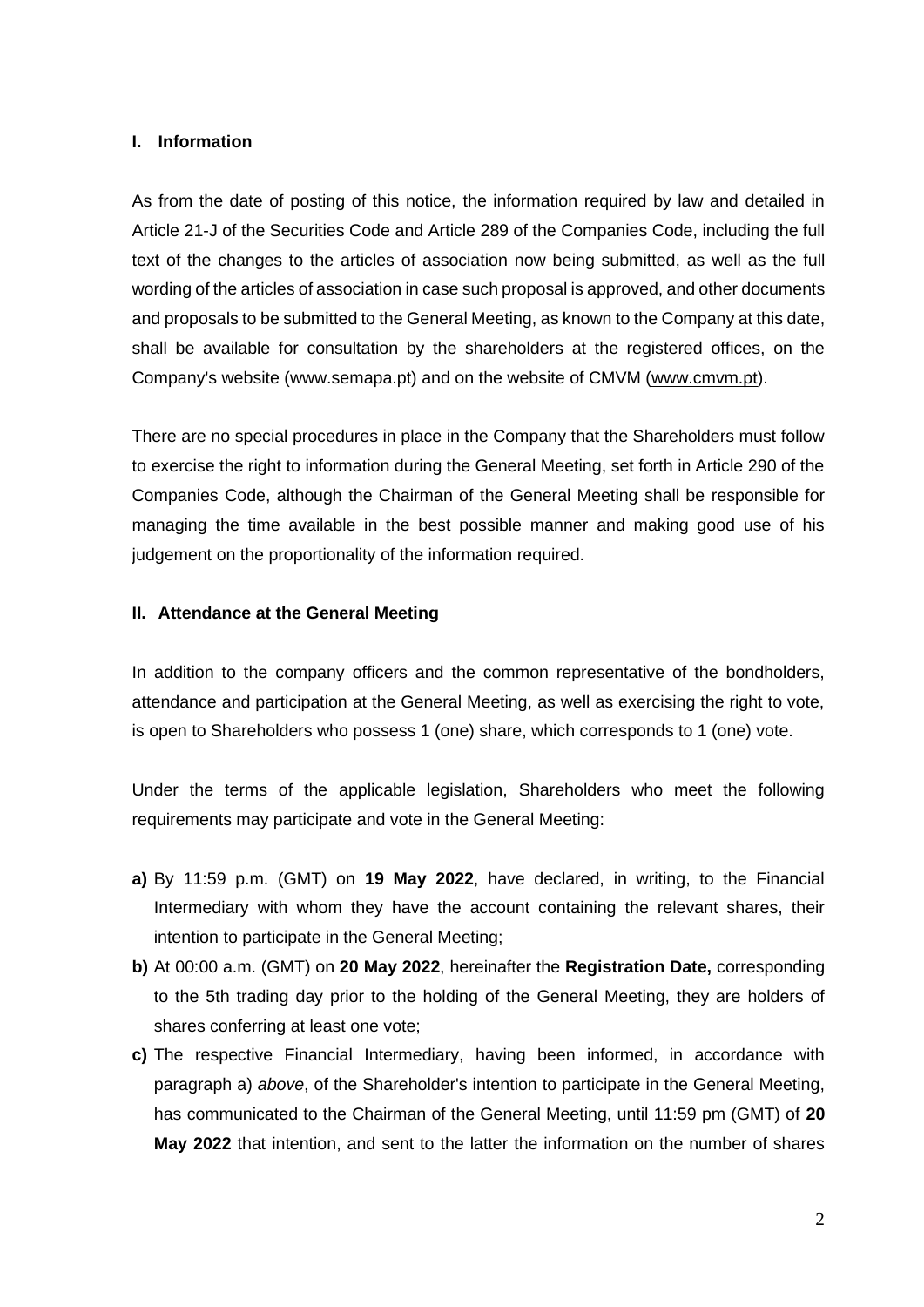registered in the name of the Shareholder in question, with reference to the Registration Date, and this communication may be sent by e-mail to the address [ag@semapa.pt.](mailto:ag@semapa.pt)

The right to attend and vote at the General Meeting is not hindered by the transfer of shares subsequent to the Registration Date, and is also not conditional on the blocking of the shares between the Registration Date and the date of the General Meeting.

Shareholders who, having given notice of their intention to attend the General Meeting, subsequently transfer the ownership of shares during the period between the Registration Date and the end of the General Meeting, must give immediate notice of such transfer to the Chairman of the General Meeting and the Securities Market Commission; the notice addressed to the Chairman of the General Meeting shall be sent by email to [ag@semapa.pt](mailto:ag2017@semapa.pt).

Shareholders who, on a professional basis, hold shares in their own name but on behalf of clients and who wish to cast votes for and against the same motion, in addition to the documents mentioned in paragraphs a) and c) above, shall submit to the Chairman of the General Meeting by email to ag@semapa.pt, at the latest, by 23:59 hours (GMT) on 20 May 2022, using sufficient and proportional evidence, (i) information identifying each client and the number of shares carrying votes to be cast on their account and, also (ii) the specific voting instructions for each item on the Order of Business as issued by each client.

## **III. Representation at the General Meeting**

Shareholders may appoint proxies for the General Meeting, at their discretion, and may to this end use the proxy form available from the Company's website [\(www.semapa.pt\)](http://www.semapa.pt/en/home) or that may be requested by e-mail to [ag@semapa.pt.](mailto:ag2017@semapa.pt)

Without prejudice to the rule on the unity of votes established in Article 385 of the Companies Code, any Shareholder may appoint different proxies for shares held in different securities accounts.

Proxy letters from Shareholders and documents appointing the representatives of corporate shareholders shall be delivered to the Chairman of the General Meeting so as to be received by **23 May 2022**, being sent by email to [ag@semapa.pt](mailto:ag2017@semapa.pt).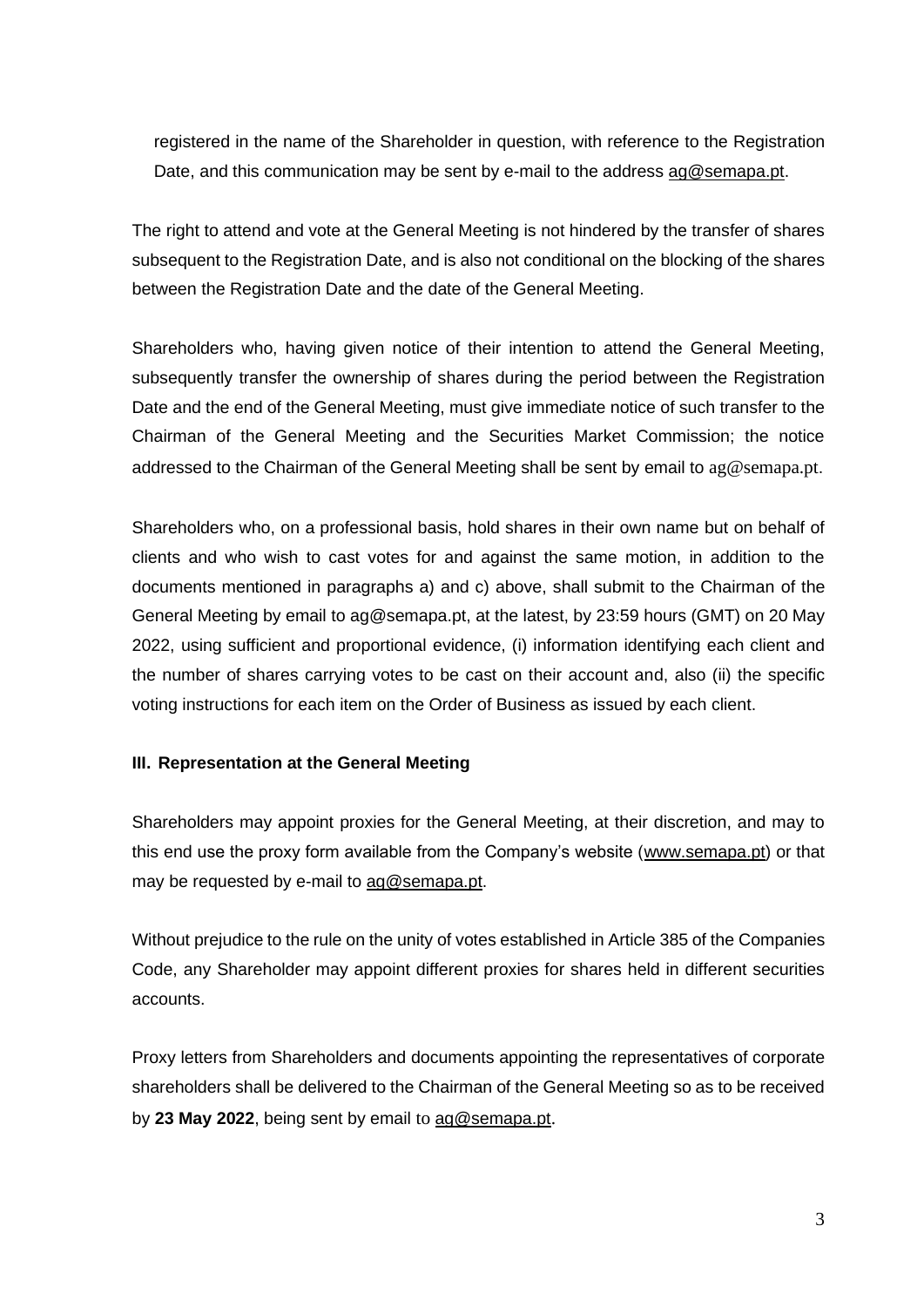### **IV. Remote voting**

Shareholders who have ensured their participation under the terms established in the preceding chapters of this notice may also vote by post or electronically, and the Chairman of the General Meeting of Shareholders shall be responsible for establishing their authenticity and conformity of the vote and for ensuring confidentiality up to the time of the vote, under the terms of the law and of the articles of association, and voting shall be processed as follows:

- **a)** The PDF files or the voting declarations mentioned in the following paragraphs must be sent to the Chairman of the General Meeting **by e-mail** to [ag@semapa.pt](mailto:ag2017@semapa.pt) until 26 May 2022, or by a **sealed envelope** and received at the head office by the same date;
- **b)** For the purposes of paragraph (a): The **email message shall include** the following attachments: 1) a statement addressed to the Chairman of the General Meeting in PDF format, signed - *in accordance with the signature on the relevant valid identification document, a copy of which must accompany said statement, or through qualified digital signature, thus dispensing the need to append the relevant identity document* - expressing the wish to vote, and (2) the declaration of vote, one for each item on the Agenda, in PDF format, with the indication in the title of the document of the agenda item for which it is intended; and **the sealed envelope shall contain** (1) a letter addressed to the Chairman of the General Meeting, signed - *in accordance with the signature on the relevant valid identification document, a copy of which must accompany said statement* - expressing the wish to vote, and (2) the voting declarations, one for each item on the order of business, in a separate sealed envelope indicating on the outside the item on the order of business to which it refers;
- **c)** The votes cast remotely shall be included in the vote count alongside the votes cast at the meeting and shall count as negative votes in relation to the resolutions submitted after the votes have been cast, and
- **d)** Shareholders will find the form for the electronic vote on the company's website [\(www.semapa.pt\)](http://www.semapa.pt/en/home). It may otherwise be requested by e-mail to [ag@semapa.pt](mailto:ag2017@semapa.pt).

#### **V. Right to include items on the agenda and to table draft resolutions**

Pursuant to articles 23-A, paragraph 2, subparagraph a) and article 23-B, paragraph 1 of the Securities Code, Shareholders who, individually or in groups formed in accordance with the law, possess shares corresponding to no less than 2% of the Company's share capital may,